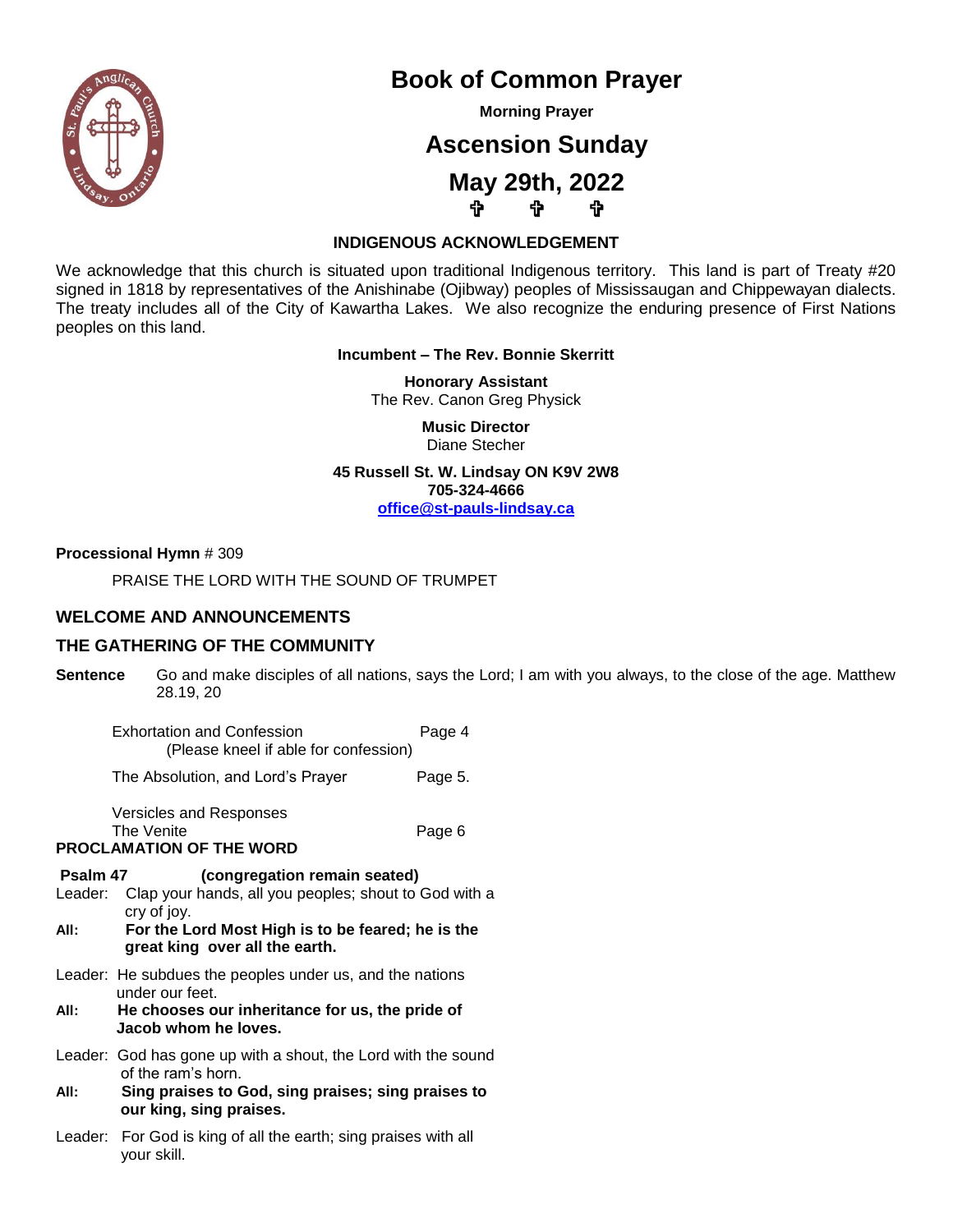- **All:** God reigns over the nations; God sits upon his holy throne.
- Leader: The nobles of the peoples have gathered together with the people of the God of Abraham.
- **All: The rulers of the earth belong to God, and he is highly exalted.**

**Glory to the Father, and to the Son, and to the Holy Spirit: as it was in the beginning, is now, and will be for ever. Amen.**

### **1 st Lesson: Acts 1:1-11**

In the first book, Theophilus, I wrote about all that Jesus did and taught from the beginning until the day when he was taken up to heaven, after giving instructions through the Holy Spirit to the apostles whom he had chosen. After his suffering he presented himself alive to them by many convincing proofs, appearing to them during forty days and speaking about the kingdom of God. While staying with them, he ordered them not to leave Jerusalem, but to wait there for the promise of the Father. "This," he said, "is what you have heard from me; for John baptized with water, but you will be baptized with the Holy Spirit not many days from now." So when they had come together, they asked him, "Lord, is this the time when you will restore the kingdom to Israel?" He replied, "It is not for you to know the times or periods that the Father has set by his own authority. But you will receive power when the Holy Spirit has come upon you; and you will be my witnesses in Jerusalem, in all Judea and Samaria, and to the ends of the earth." When he had said this, as they were watching, he was lifted up, and a cloud took him out of their sight. While he was going and they were gazing up toward heaven, suddenly two men in white robes stood by them. They said, "Men of Galilee, why do you stand looking up toward heaven? This Jesus, who has been taken up from you into heaven, will come in the same way as you saw him go into heaven."

Reader The word of the Lord People **Thanks be to God**

#### Te Deum **Page 7**

#### **Please be seated for the 2nd Reading**

#### **2nd Lesson: Ephesians 1:15-23**

I have heard of your faith in the Lord Jesus and your love toward all the saints, and for this reason I do not cease to give thanks for you as I remember you in my prayers. I pray that the God of our Lord Jesus Christ, the Father of glory, may give you a spirit of wisdom and revelation as you come to know him, so that, with the eyes of your heart enlightened, you may know what is the hope to which he has called you, what are the riches of his glorious inheritance among the saints, and what is the immeasurable greatness of his power for us who believe, according to the working of his great power. God put this power to work in Christ when he raised him from the dead and seated him at his right hand in the heavenly places, far above all rule and authority and power and dominion, and above every name that is named, not only in this age but also in the age to come. And he has put all things under his feet and has made him the head over all things for the church, which is his body, the fullness of him who fills all in all.

Reader The word of the Lord People **Thanks be to God**

Benedictus **Page 9** 

Gradual Hymn #247 (verses 1, 2)

HAIL THE DAY THAT SEES HIM RISE

### **GOSPEL: Luke 24:44-53**

Then he said to them, "These are my words that I spoke to you while I was still with you--that everything written about me in the law of Moses, the prophets, and the psalms must be fulfilled." Then he opened their minds to understand the scriptures, and he said to them, "Thus it is written, that the Messiah is to suffer and to rise from the dead on the third day, and that repentance and forgiveness of sins is to be proclaimed in his name to all nations, beginning from Jerusalem. You are witnesses of these things. And see, I am sending upon you what my Father promised; so stay here in the city until you have been clothed with power from on high." Then he led them out as far as Bethany, and, lifting up his hands, he blessed them. While he was blessing them, he withdrew from them and was carried up into heaven. And they worshiped him, and returned to Jerusalem with great joy; and they were continually in the temple blessing God.

Reader The word of the Lord People **Thanks be to God**

Gradual Hymn #247 (verses 3, 4)

HAIL THE DAY THAT SEES HIM RISE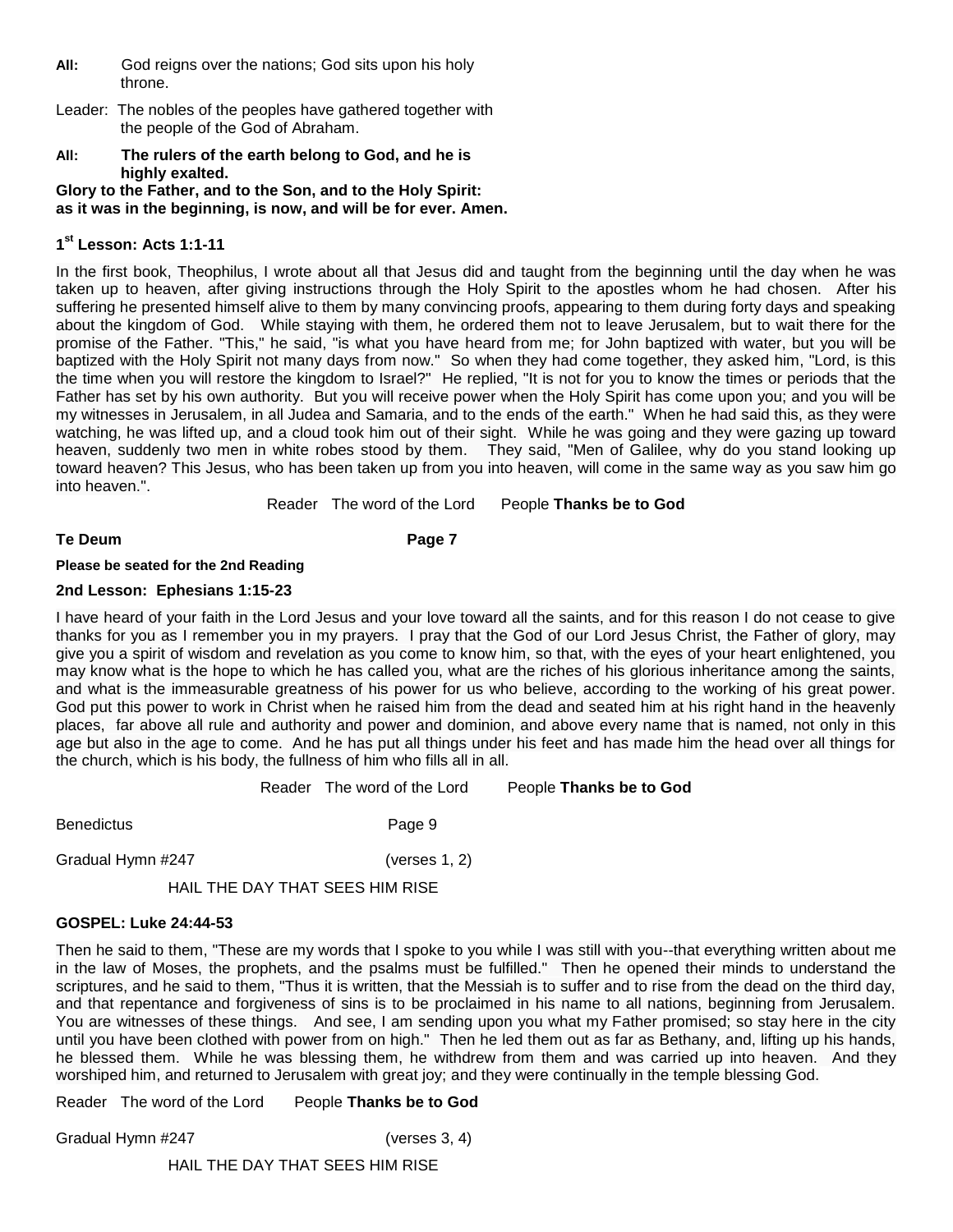#### **SERMON – The Rev. Bonnie Skerritt**

| The Apostles' Creed | Page 10 |
|---------------------|---------|
| The Responses       | Page 10 |
| The Lord's Prayer   | Page 11 |

### **THE COLLECT OF THE DAY**

Almighty God, your Son Jesus Christ ascended to the throne of heaven that he might rule over all things as Lord. Keep the Church in the unity of the Spirit and in the bond of his peace, and bring the whole of creation to worship at his feet, who is alive and reigns with you and the Holy Spirit, one God, now and for ever..

#### **COLLECT FOR PEACE Page 11**

O GOD, who art the author of peace and lover of concord, in knowledge of whom standeth our eternal life, whose service is perfect freedom: Defend us thy humble servants in all assaults of our enemies; that we, surely trusting in thy defence, may not fear the power of any adversaries; through the might of Jesus Christ our Lord. *Amen.*

#### **COLLECT FOR GRACE Page 11**

O LORD our heavenly Father, Almighty and everlasting God, who hast safely brought us to the beginning of this day: Defend us in the same with thy mighty power; and grant that this day we fall into no sin, neither run into any kind of danger; but that all our doings may be ordered by thy governance, to do always that is righteous in thy sight; through Jesus Christ our Lord. *Amen*

#### **Offertory Hymn** #86 (all verses)

BREAK NOW THE BREAD OF LIFE

#### **Prayer over the gifts**

Eternal God, our Saviour Jesus Christ has promised to be with us until the end of time. Accept all we offer you this day, and renew us in his transfigured life; for the sake of Jesus Christ our Lord.

**Choir Anthem:** Lord of the Dance

#### **Prayer for the Queen and the Commonwealth Page 12**

ALMIGHTY God, the fountain of all goodness, we humbly beseech thee to bless our Sovereign Lady, Queen ELIZABETH, the Parliaments of the Commonwealth, and all who are set in authority under her; that they may order all things in wisdom, righteousness, and peace, to the honour of thy holy Name, and the good of thy Church and people; through Jesus Christ our Lord. Amen.

#### **Prayer for the Clergy and People Page 13**

ALMIGHTY and everlasting God, from whom cometh every good and perfect gift: Send down upon our Bishops and Clergy, and all Congregations committed to their charge, the healthful Spirit of thy grace; and that they may truly please thee, pour upon them the continual dew of thy blessing. Grant this, O Lord, for the honour of our Advocate and Mediator, Jesus Christ *Amen.*

#### **Prayers of the People Page 14**

O GOD, the Creator and Preserver of all, we humbly beseech thee for all sorts and conditions of people; that thou wouldest be pleased to make thy ways known unto them, thy saving health unto all nations. More especially we pray for the good estate of the Catholic Church; that it may be so guided and governed by thy good Spirit, that all who profess and call themselves Christians may be led into the way of truth, and hold the faith in unity of spirit, in the bond of peace, and in righteousness of life. Finally we commend to thy fatherly goodness all those, who are any ways afflicted or distressed in mind, body, or estate; [*\*especially those for whom our prayers are desired;*] that it may please thee to comfort and relieve them, according to their several necessities, giving them patience under their sufferings, and a happy issue out of all their afflictions. And this we beg for Jesus Christ his sake. *Amen.*

ALMIGHTY God, Father of all mercies, We thine unworthy servants do give thee most humble and hearty thanks For all thy

goodness and loving-kindness To us and to all people; [*\*particularly to those who desire now to offer up their praises and thanksgivings.*] We bless thee for our creation, preservation, and all the blessings of this life; But above all for thine inestimable love In the redemption of the world by our Lord Jesus Christ; For the means of grace, And for the hope of glory. And we beseech thee, give us that due sense of all thy mercies, That our hearts may be unfeignedly thankful, And that we show forth thy praise, Not only with our lips, but in our lives; By giving up ourselves to thy service, And by walking before thee in holiness and righteousness all our days; Through Jesus Christ our Lord, To whom, with thee and the Holy Ghost, be all honour and glory, world without end. Amen.